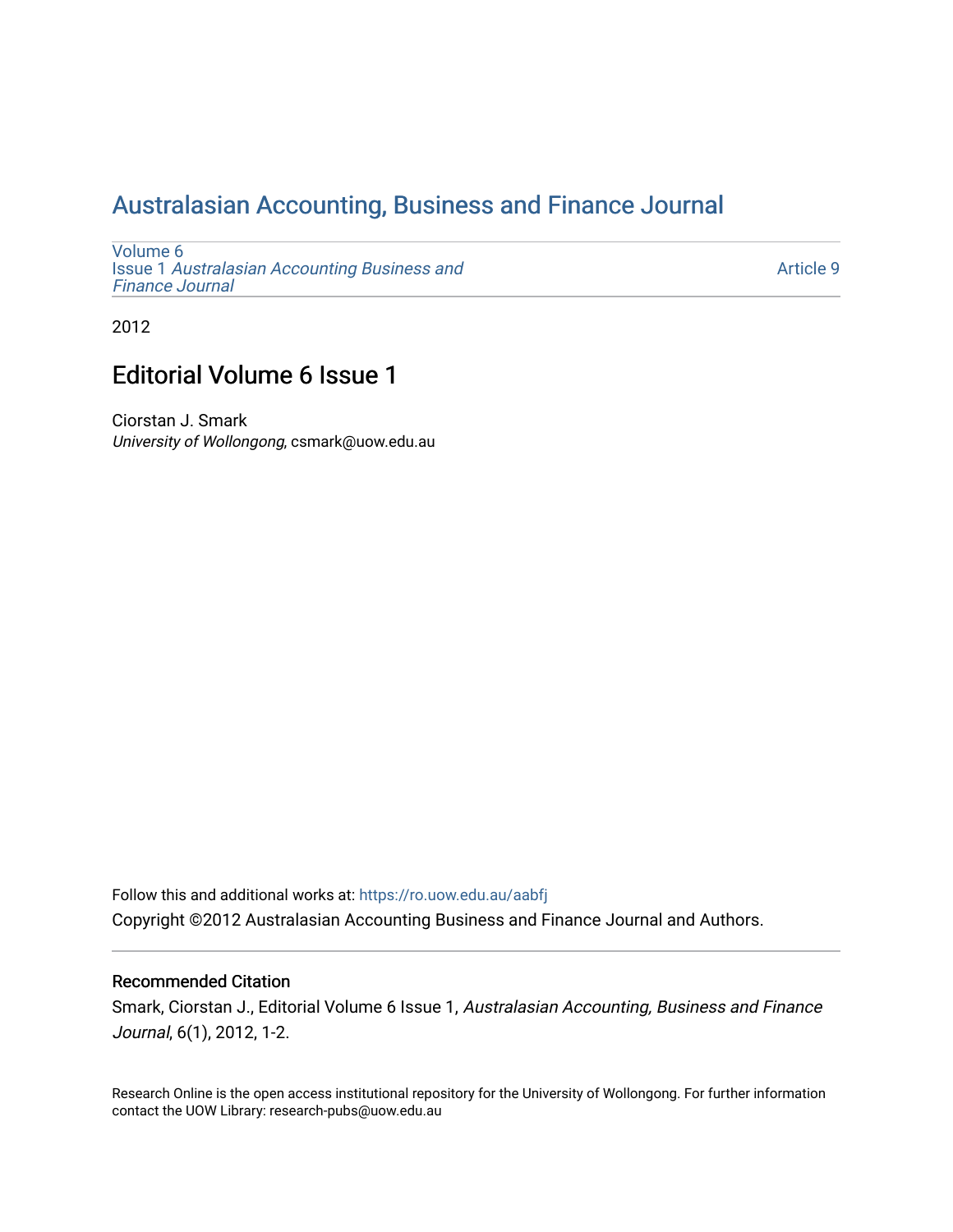### Editorial Volume 6 Issue 1

#### Abstract

Welcome to the first issue of AABFJ for 2012. This issue is weighted towards finance and economics with a diverse range of geographical regions represented in this issue's offerings. Papers in this issue present studies from Indonesia, Italy, Portugal, Australia, Canada, the UK and the US. A variety of ontological approaches are also present, from social constructionist to the assumed realist approaches of the economics and finance articles.

#### Keywords

Editorial, AABFJ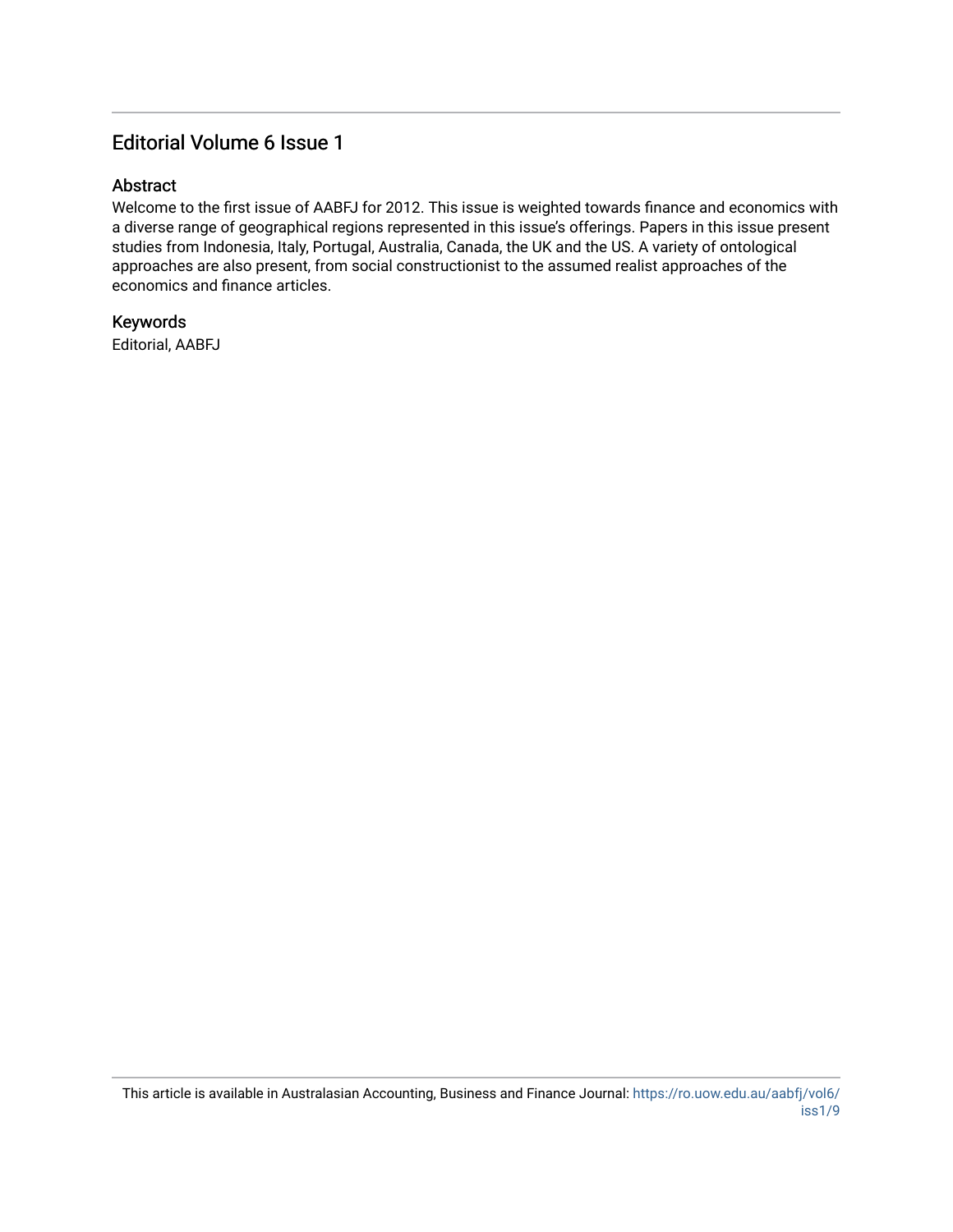

# **Editorial Volume 6 Issue 1**

**Ciorstan Smark1\*** 

Welcome to the first issue of AABFJ for 2012. This issue is weighted towards finance and economics with a diverse range of geographical regions represented in this issue's offerings. Papers in this issue present studies from Indonesia, Italy, Portugal, Australia, Canada, the UK and the US. A variety of ontological approaches are also present, from social constructionist to the assumed realist approaches of the economics and finance articles.

Gaffikin and Lindawati (2012) explore user perceptions of moral reasoning in regard to a code of ethics for audit practice in Indonesia.

From finance, there are two articles relating to earnings management in this issue of AABFJ. Sun and Rath (2012) explore 'benchmark beating' behaviour (using discretionary accruals) in managers of Australian firms. Alvez (2012) examines the relationship between corporate ownership structure and earnings management behaviour in Portugal. La Rocca and Staglianò (2012) examine the relationship between performance and unrelated diversification in listed Italian firms. Finally, Suleman (2012) examines the effects of terrorist attacks on stock prices using data from the Karachi Stock Exchange.

From economics, Karunanayake, Valadkhani and O'Brien (2012) examine the dynamics of cross-country GDP volatility transmission using data from Australia, Canada, the UK and the US and find significant growth spillover between those economies.

Cheung and Powell (2012) complete this issue and provide a somewhat unusual teaching case in showing step by step how value at risk modelling can be performed without access to expensive software.

<sup>&</sup>lt;sup>a</sup> University of Wollongong, Australia. \* csmark@uow.edu.au